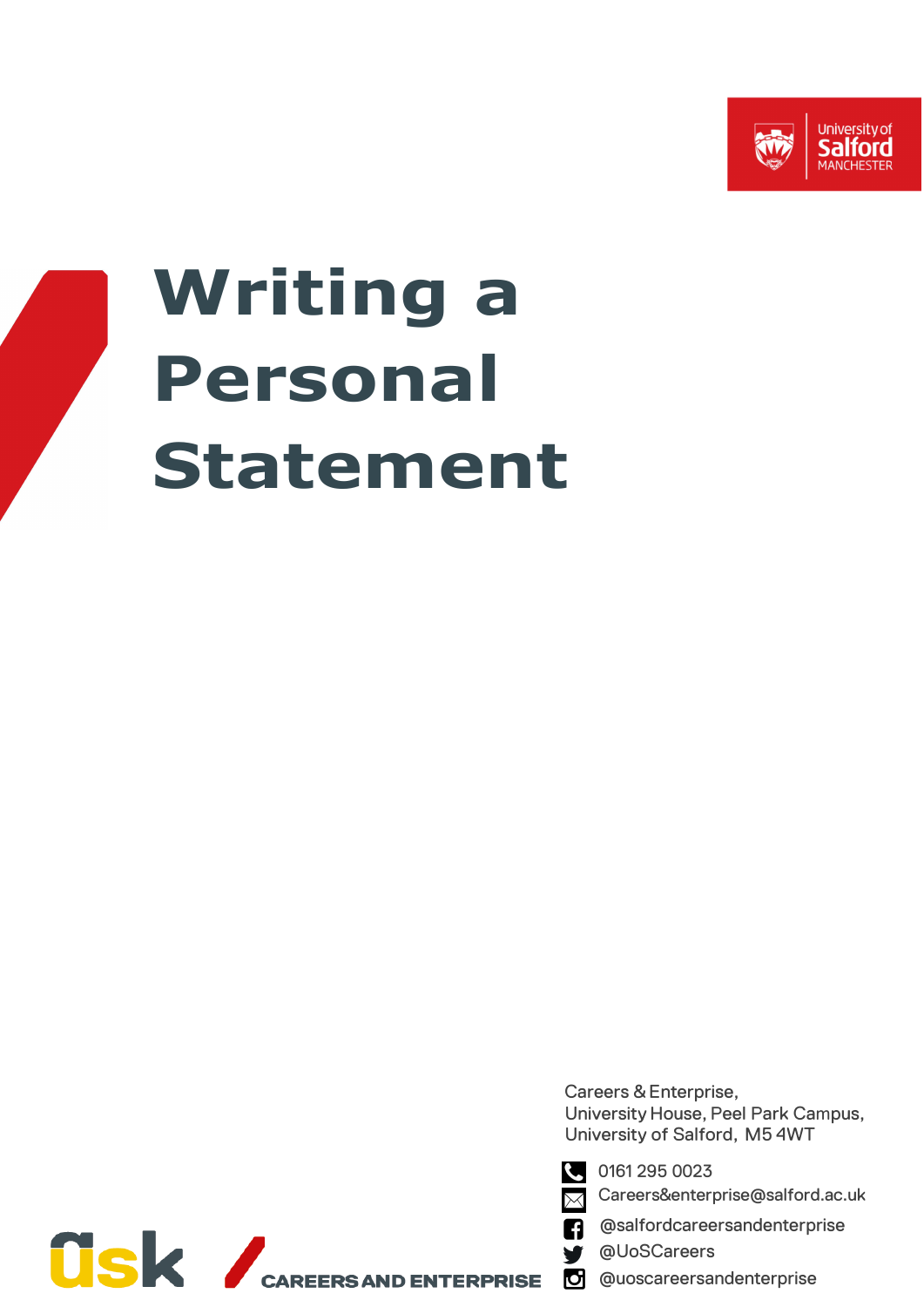## **Introduction**

Within this brief guide we will look at:

- How to approach writing personal statements in application for a job
- How to write a personal statement for Masters courses

## **Personal Statement Completion**

During the selection process for many posts you will be required to submit a personal or supporting statement (the terms may be used interchangeably).

Personal statements enable you to document your relevant skills and experience in relation to the requirements outlined in the job description and person specification, including examples of when and where these have been demonstrated.

## **Creating your personal statement**

• If one is available, the starting point for completing a personal statement should be the **job description** and **person specification**.

The **job description** describes the duties and responsibilities of the post.

The **person specification** will list the skills, knowledge and experience that have been identified as the key requirements to undertake the duties and responsibilities outlined in job description.

- Although the job description is an important document, you should systematically illustrate how you meet the **person specification** for a post in your personal statement.
- You will be usually be asked to complete your personal statement electronically and be given guidelines for its completion. It is important to read these guidance notes carefully, as they will clearly lay-out what information the employer is looking for.

### **The person specification**:

Outlined below is a typical person specification. You will normally see the following coding used against each point under the person specification:

- **E** = Essential to carry out role to minimum required standard
- $D =$  Desirable but not essential to carry out the role
- $A =$  Application form
- $I =$ Interview
- **P** = Presentation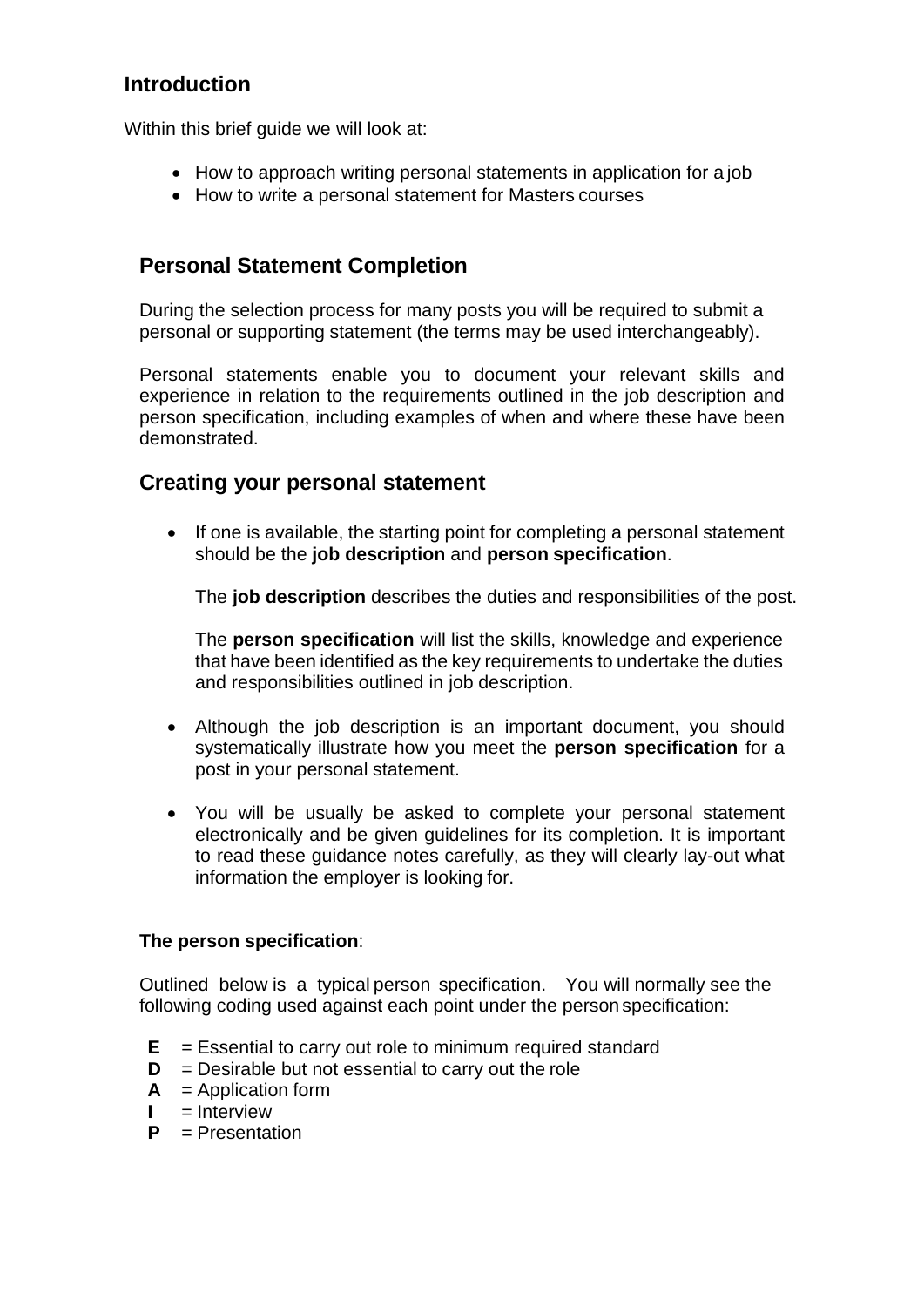# **Example Person Specification**

# Post: Graduate Surveyor Post No: AK2304 & AK2305

| <b>QUALIFICATIONS</b>           |                                                                                                                             |   |           |  |
|---------------------------------|-----------------------------------------------------------------------------------------------------------------------------|---|-----------|--|
| 1 <sub>1</sub>                  | A relevant property degree and<br>eligibility for student membership of<br>the Royal Institution of Chartered<br>Surveyors. | Е | A/I       |  |
| <b>EXPERIENCE AND KNOWLEDGE</b> |                                                                                                                             |   |           |  |
| 1.                              | Post graduation experience<br>as<br>a<br>"general practice" Surveyor.                                                       | D | A/I       |  |
| 2.                              | Preparation and presentation<br>οf<br>reports.                                                                              | D | A/I       |  |
| 3.                              | A good knowledge of current property<br>Legislation.                                                                        | D | A/I       |  |
| 4.                              | Use<br>of<br>computers<br>in<br><b>Estate</b><br>Management.                                                                | D | A/I       |  |
| <b>SKILLS</b>                   |                                                                                                                             |   |           |  |
| 1 <sub>1</sub>                  | An ability to communicate clearly and<br>negotiate at all levels both orally and<br>in writing (including report writing).  | Е | A/I/P     |  |
|                                 | 2. Ability to<br>and<br>reconcile<br>assess<br>conflicting demands and issues and<br>work on own initiative.                | E |           |  |
| 3.                              | Ability to use personal computers and<br>Relevant software (e.g. Microsoft<br>Office).                                      | E | I/Test    |  |
|                                 | 4. Project management skills - e.g. to<br>manage property related projects.                                                 | Е |           |  |
| <b>OTHER</b>                    |                                                                                                                             |   |           |  |
| 1.                              | appreciation of the need<br>for<br>An<br>confidentiality and understanding of<br>data protection requirements.              | Е | I         |  |
| $\mathbf{2}$                    | An understanding of how customer<br>focussed service can be implemented<br>and delivered.                                   | Е |           |  |
| 3.                              | Possession of a full driving licence.                                                                                       | D | A/Licence |  |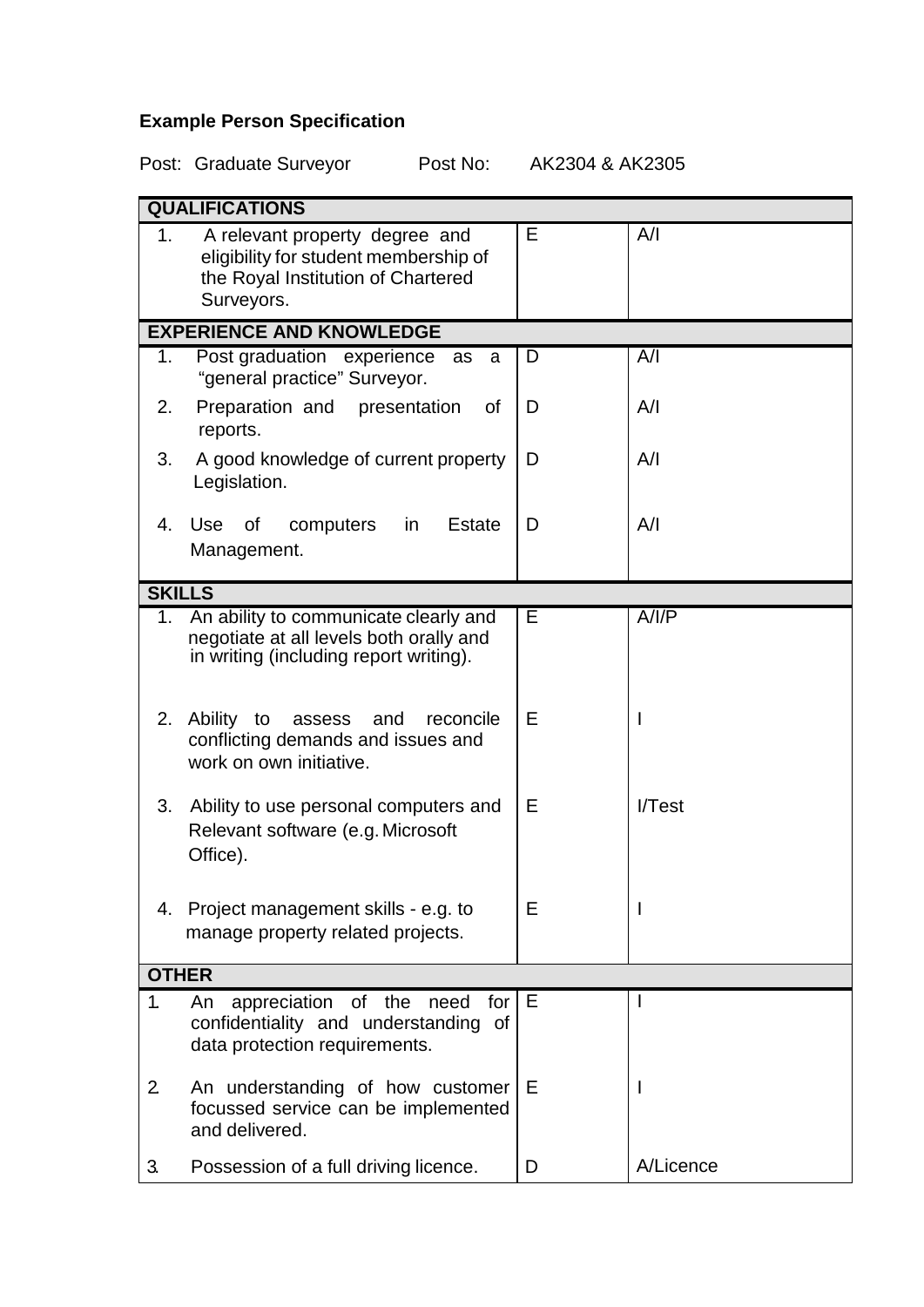The person specification clearly lays out the structure that your personal statement should take, i.e. main headings (qualifications, experience and knowledge etc) and sub-headings (ability to communicate clearly, an appreciation of the need for confidentiality etc).

In many ways it is better to view your statement as a collection of short, focused and evidence-based statements that will provide the information the reader will be looking for to make an informed judgement on your suitability for the post. It will be this judgement that will make the difference between being invited to interview, or not.

Prior to completing the personal statement, it is essential that you look at the detail of the job description and the requirements stated in the person specification and list the evidence you can provide. This evidence will be based on examples taken from your experience that illustrate how you have acquired the knowledge, gained the experience or applied the skills required to undertake the role applied for. Ideally, your examples will link back in to the job description so you can demonstrate experience within the role or a similar role and an understanding of the role purpose.

In terms of structuring your personal statement it should contain the following elements:

- 1. An introduction clearly outlining your interest in the post
- 2. A main body where you address the points in the person specification, either individually or as a group if some points within the specification are similar or closely related, e.g. teamwork and interpersonal skills
- 3. A concluding paragraph reiterating key points within your application, emphasising your suitability for the position

The main bulk of your statement will consist of short paragraphs that will provide the evidence of how you meet the criteria specified by the employer.

When writing these statements you might find the following framework useful in helping you to structure your statements using the **STAR Technique**:

**S** = Situation (Begin by placing the example you are using into some kind of context for the reader, i.e. when and where the event took place)

**T = Task** (Describe what it was you had to do - what was the overall objective? Where there any constraints acting upon you as an individual, or as a group, e.g. me, budget etc.?)

**A = Action** (Describe what you did to complete the task. NB: even if you are describing a team situation, describe how you made a difference to the outcome and role you took within the team.)

**R = Result/Review** (What was the outcome? What did you learn from the experience?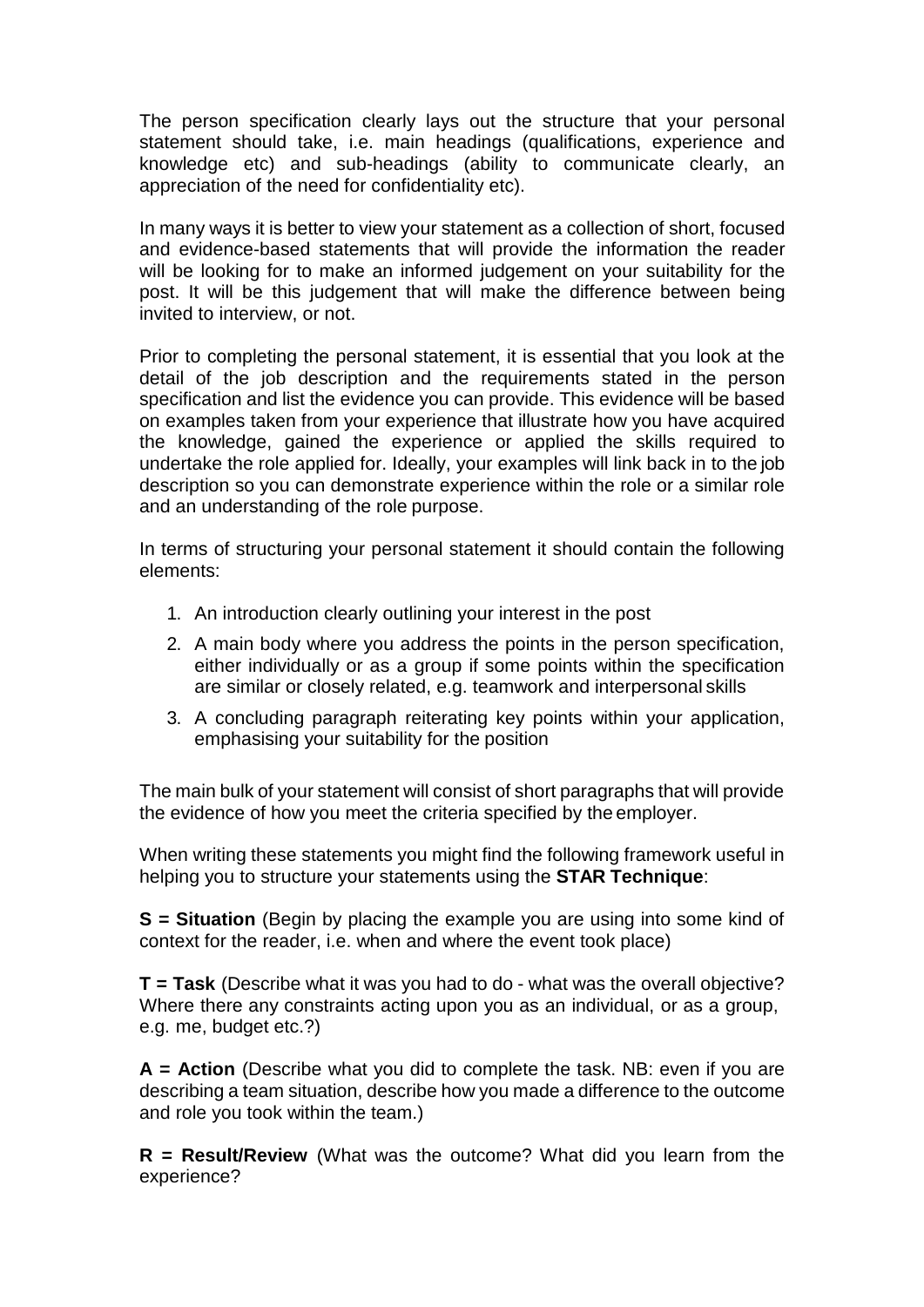In summary here are the main points of what constitutes an effective personal statement:

- A well written introduction that holds the reader's attention and outlines your interest in the post
- Clear evidence of how you match the requirements stated on the person specification. The most relevant examples you can give could come from employment but could also be from placements, degree programme/dissertation, outside interests, volunteering and programme/dissertation, outside interests, volunteering and personal experience. This should be clearly laid out using the person specification for your structure
- The key items to address within the person specification are the essential requirements and it will be important to address these as fully as possible. These are the 'must haves' within your application. The criteria identified as desirable can be viewed as the 'nice to haves' – if you can't provide convincing evidence in relation to these criteria, then at least demonstrate your potential to meet them in the future
- A concluding paragraph that emphasises the key points of your application and which provides a summary of your interest in and suitability for the position
- Some applications will put a word limit on your statement, so it will be important to write in a concise and focuses manner.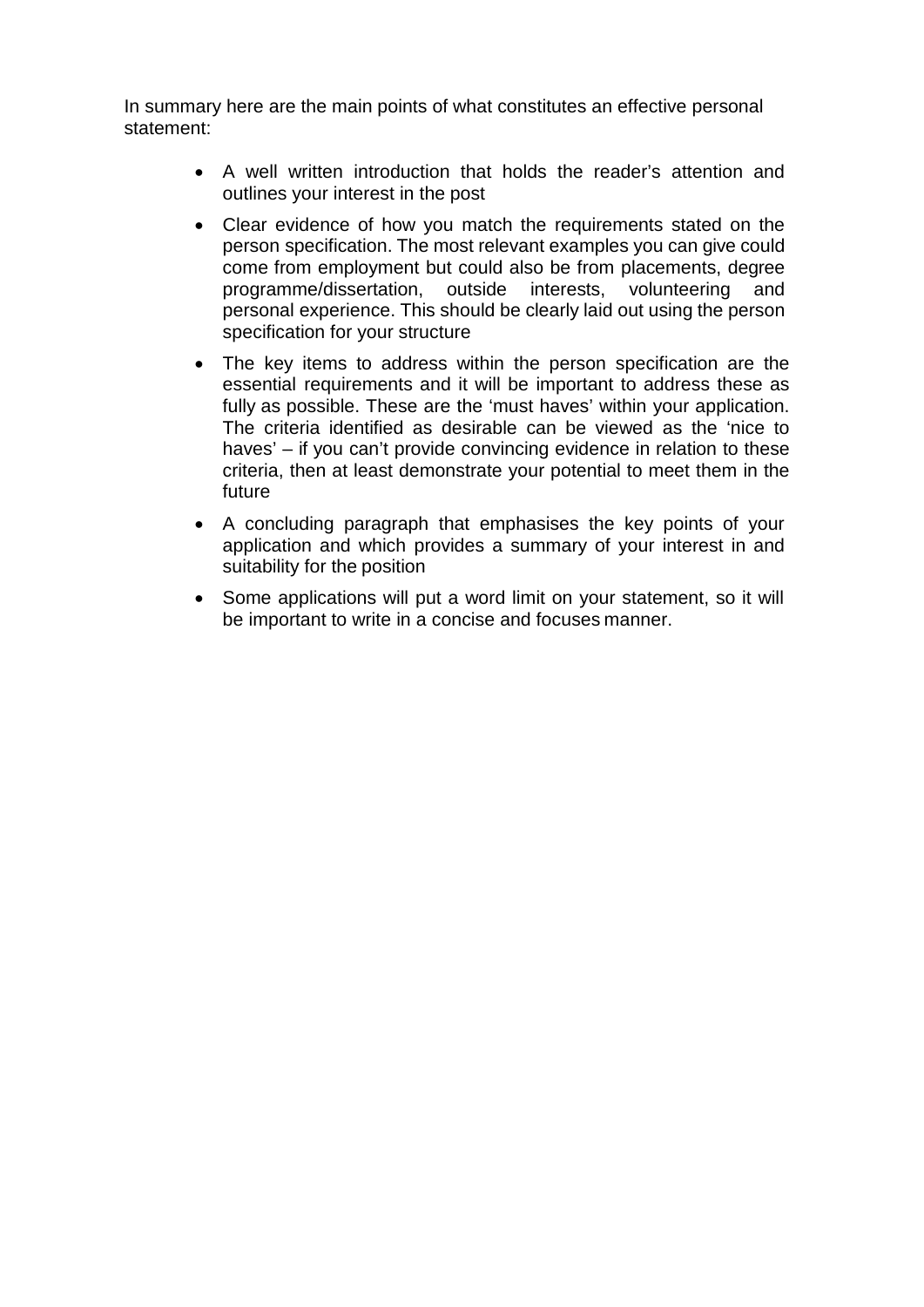#### **Some examples of giving evidence on a statement**

#### **Excellent interpersonal, communication, and presentational skills, both written and oral**

My placement required strong communication skills with internal and external parties at all levels within the organisation. When providing face to face support or solving telephone enquiries, it was been essential to explain things in a simple and logical manner. Whilst on placements, I acted as a mentor to a modern apprentice, through this role I demonstrated the ability to motivate through the use of positive language and questioning skills.

Delivering presentations was a major part of my degree. I was involved in a variety of individual and group presentations to communicate key information on a topic, or project that I was involved in. Accepting that I was not a natural presenter and felt uncomfortable in this situation I accessed training and development from the university's learning skills unit. The effect of this training was to make me more confident and relaxed when presenting and ensuring that I communicated my content in a much more relaxed and effective manner.

Both my degree and placement experience have developed my ability to communicate effectively via email and the telephone. Effective written communication skills have been essential in communicating with a wide variety of work colleagues from different professional disciplines as well as clients, customers and third parties. Producing academic assignments on a regular basis has ensured that I produce reports and essays that are well researched, have a clear structure and focus on the question being addressed. Written reports, minutes and electronic communication all demonstrate my ability to communicate effectively.

#### **The ability to work under pressure and to meet tight deadlines.**

The team at company X is a small one and had a lot of ongoing projects. I worked on a number of projects at the same time. Time pressures were tested further as I found myself working in both team X and team Y. When working under pressure and to tight deadlines, I have used time management and prioritisation to ensure all tasks have been completed in an accurate and timely manner. To facilitate planning, I use tools such as Outlook and lists to monitor progress and ensure that my time is managed efficiently in order to meet my priorities.

Whilst at University, I have needed to prioritise my workload in order to complete academic assignments set the deadlines. In doing this I have prioritised in accordance with the set timescales and the degree of work involved. Given that there is a mark penalty for late submission, it has been critical to my achievement whilst on the degree to complete and submit my assignments on time. (169 words)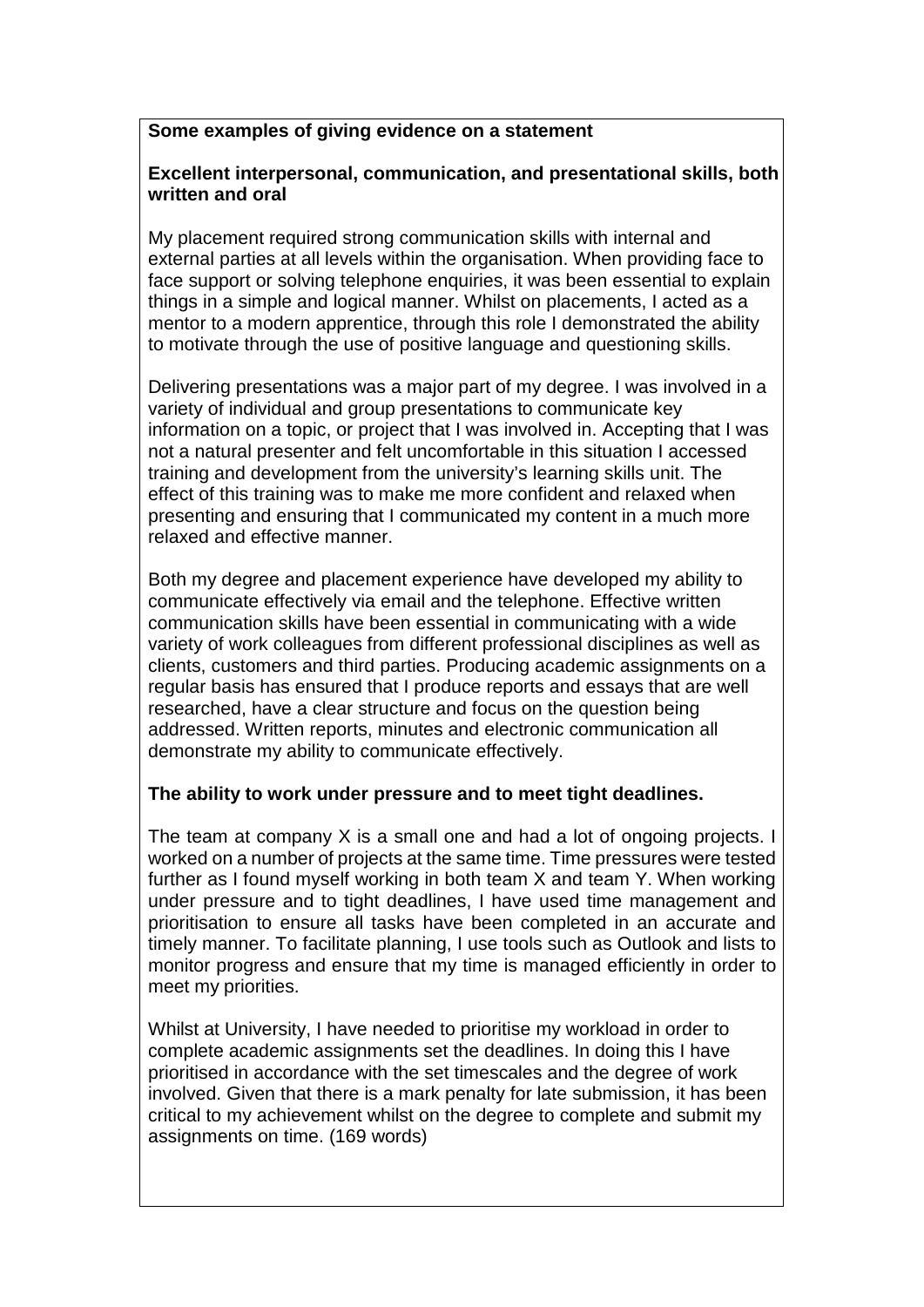# **Application Form Checklist. Have you…**

| Read the job description and person<br>specification?                                                          | Yes/No   |
|----------------------------------------------------------------------------------------------------------------|----------|
| Created a draft version of your<br>statement?                                                                  | Yes / No |
| Clearly addressed the Essential<br>criteria?                                                                   | Yes / No |
| Answered as many of the desirable<br>criteria as possible?                                                     | Yes / No |
| Provided<br>specific<br>concise,<br>yet<br><b>STAR</b><br>the<br>examples<br>using<br>technique?               | Yes / No |
| Used a variety of examples from<br>employment, academia, work<br>experience and extracurricular<br>activities? | Yes / No |
| Made effective use of headings and<br>bullet points                                                            | Yes / No |
| Submitted<br>the<br>before<br>the<br>form<br>closing deadline?                                                 | Yes / No |